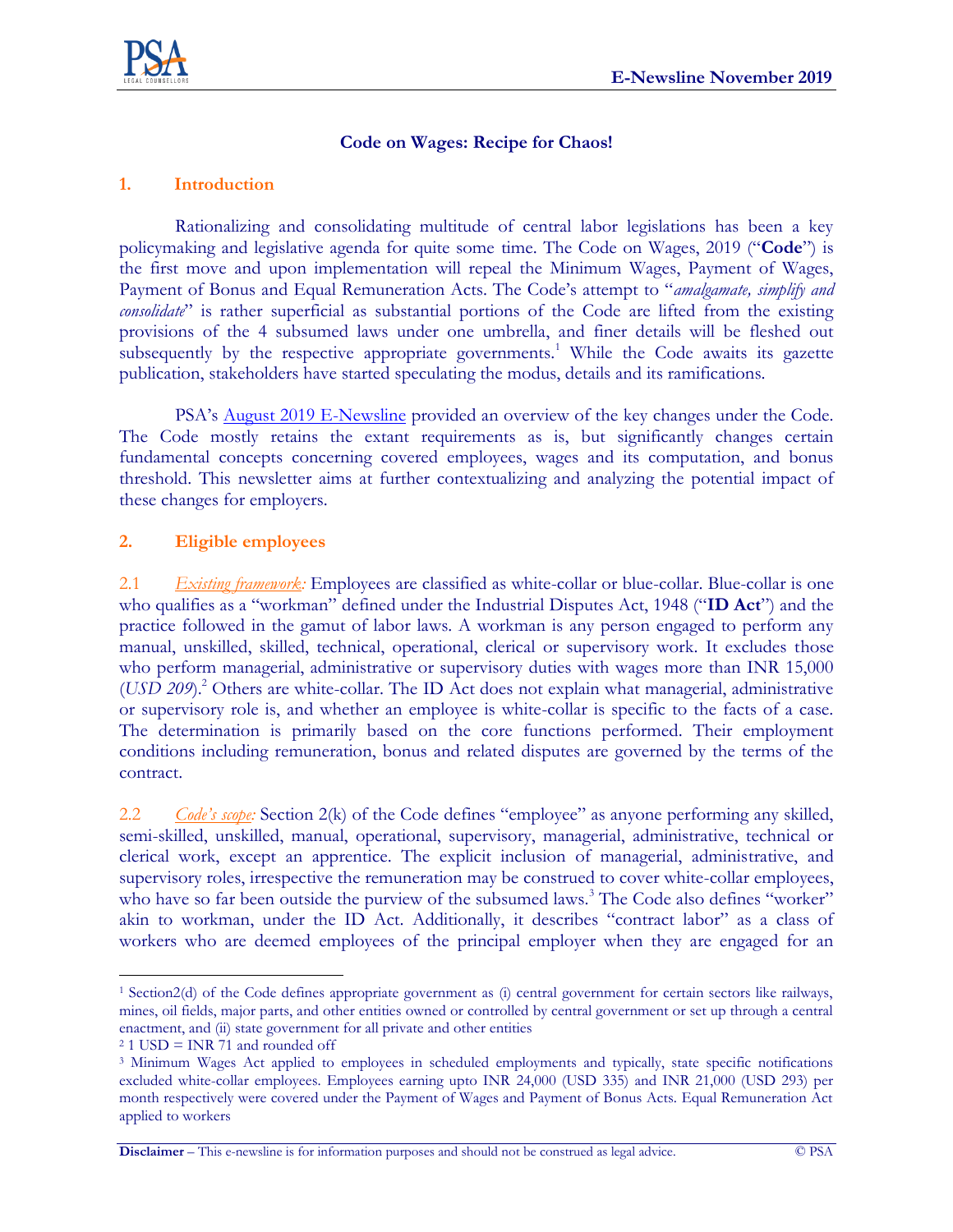

establishment's work by a contractor, with or without principal employer's knowledge. Further, some other provisions impose obligations on the employer *vis-à-vis* employees and not just workers.<sup>4</sup> Thus, theoretically the Code may be interpreted to cover all direct and indirect employees i.e., white-collar, worker or contract labor.

2.3 *Impact:* If the purported intent is to include white-collar, this could cause unanticipated challenges for employers. Since such employees perform varied roles and, depending on the designation, are even in the top management, it is unfathomable how the Code will seek to cover them in every aspect. This appears to be a legislative oversight that must be clarified, failing which stakeholders may grapple with a regulated wage and bonus structure for white-collar employees.

On November 1, 2019, the central government published the draft Code on Wages (Central) Rules, 2019 ("**Draft CG rules**") for public comments.<sup>5</sup> Draft CG rules define "highly skilled occupation" which demands a specific level of perfection, and competence acquired through intensive technical or professional training or practical occupational experience for a considerable period. An employee is also required to assume full responsibility for his decision in the execution of the occupation. The meaning is wide and includes some elements from the jurisprudence on white-collar employees. But, white-collar employees are outside the purview of the list of highly skilled occupation in Schedule E of Draft CG rules, which supports the view that white-collar are intended to be excluded from the Code's purview. However, until such time appropriate governments notify rules, the uncertainty and ambiguity will linger.

# **3. Computing wages**

3.1 *Existing framework:* Wages is defined differently in labor statutes with the aim to accommodate the scope of the relevant law. Under Minimum Wages Act, wages include basic pay and any other remuneration paid as allowances, overtime, commission, or termination payments. It specifically excludes variable components *de hors* the minimum rate.<sup>6</sup> The underlying approach in defining wages is to exhaustively list out the excluded components. Accordingly, the Payment of Wages and Payment of Bonus Acts retained most elements from the minimum wages law, but further carved out commission, bonus and termination payments. Many other laws provided their own wages' definition to cater to their specific objectives. The lack of a uniform concept created ambiguity.

3.2 *Code's scope:* The Code provides a singular definition of wages for payment and bonus matters. Wages means any remuneration payable by the employer in cash or kind **(i)** including basic pay, dearness and retaining allowance (*if any*), but **(ii)** excluding bonus, value of accommodation or utility or amenities or medical attendance or concessional value of food, social security contributions, house rent allowance, conveyance/travel allowance, overtime, commission, gratuity, payment towards special expenses, any amount paid under award or settlement and termination payments ("**Exclusions**"). However, where **(i)** Exclusions exceed 50%, or **(ii)** remuneration paid in kind exceeds 15% of the total remuneration, such additional % shall be

 $\overline{a}$ 

**Disclaimer** – This e-newsline is for information purposes and should not be construed as legal advice. © PSA

<sup>4</sup> For example, section 14 mandates payment of overtime at two times to employees

<sup>5</sup> The draft rules can be accessed at

[https://labour.gov.in/sites/default/files/The%20Wages%28Central%29%20Rules\\_Preliminary\\_Draft\\_1\\_11\\_2019\\_](https://labour.gov.in/sites/default/files/The%20Wages%28Central%29%20Rules_Preliminary_Draft_1_11_2019_WC.pdf) [WC.pdf](https://labour.gov.in/sites/default/files/The%20Wages%28Central%29%20Rules_Preliminary_Draft_1_11_2019_WC.pdf) (last accessed on November 12, 2019)

<sup>6</sup> For example, value of house accommodation, travel allowance, social security contributions, gratuity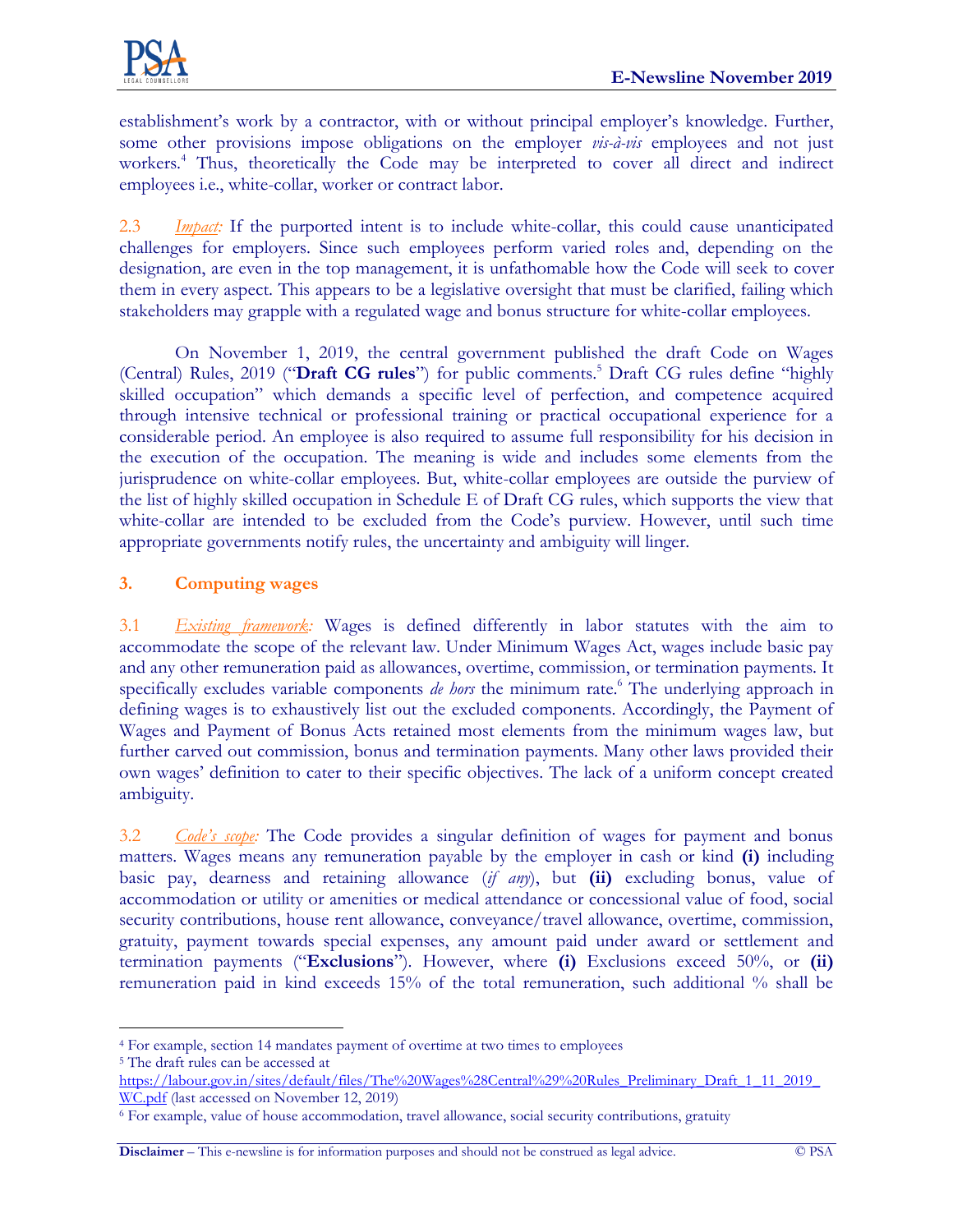

deemed as wages and added back. A uniform definition of wages is definitely essential, but the devil is in the details and only time will tell if a uniform application will be possible.

3.3 *Impact:* Compared with the subsumed laws, the Code enlarges the scope of excluded components. The assumption is employers will benefit from the certainty on the basis for wages computation. But, wage structuring aligned with the Code may have a cascading effect on how organizations compute bonus entitlements, overtime, leave encashment and social security contributions. Currently, there is no % threshold for wages computation and entities have the flexibility of allocating constituents in a cost-efficient manner. It is common practice to bifurcate a larger proportion towards allowances and variable pay as opposed to basic and fixed allowances. This enables employers to reduce costs towards overtime, leave encashment and bonus. Once implemented, organizations will have to revisit their current wages break-up and assess if base pay, dearness and retaining allowances account for at least 50% of the total. If not, they will be required to revise. Consequently, costs incurred towards overtime, leave encashment and bonus payments may escalate.

In addition, a company's wage structure has a direct bearing on employer's contribution to provident fund. Currently, employers have to statutorily contribute  $@12\%$  of the monthly basic wages, dearness allowance, retaining allowance (*if any*) and cash value of any food concession. The provident fund law does not prescribe the % of total pay for contributory wages. Typically, employers apportion smaller % towards basic, which limits their contribution liability as well as helps employees with tax structuring. The Supreme Court<sup>7</sup> questioned such practices and, in certain instances, regional provident fund offices served demand notices on employers for contribution arrears. On top, the government is contemplating consolidating 8 social security legislations including provident fund into a simplified Code on Social Security. This draft code defines wages akin to the Code. If enacted as is, employers may have to factor at least 50% of the total pay as contributory wages, which can result in potential added costs.

# **4. Bonus thresholds**

4.1 *Existing framework:* The Payment of Bonus Act applies to factories and establishments engaging 20 or more employees in an accounting year and regulates bonus payment for employees earning upto INR 21,000 (*USD 293*) per month. The monetary threshold effectively meant that most white-collar employees were excluded. The Act requires employers to pay mandatory minimum bonus @8.33% of the aggregate yearly wages to covered employees irrespective of the allocable surplus. In case of allocable surplus, employer is obligated to pay proportionate bonus subject to maximum 20% of cumulative yearly wages.

Additionally, the Act prescribes that where a covered employee earns higher of INR 7,000 (*USD 98*) per month or the prescribed minimum wages by the government, the minimum and maximum bonus would be computed on INR 7,000 or the minimum wages, whichever is higher, and not on the actual wages earned. Consequently, employers determine if a covered employee's wages exceed INR 7,000 or the applicable minimum wages. Where the wages are below the above

 $\overline{a}$ <sup>7</sup> Basic wages refers to all fixed components (irrespective of nomenclature) payable across all employment cadres. The Supreme Court in *Regional PF Commissioner, West Bengal vs. Viekananda Vidyamandir and Others* (Civil Appeal No. 6221 of 2011 and others decided on February 28, 2019) observed that amounts which are variable or paid as an incentive, and are paid to only certain employees will be excluded from basic wages

**Disclaimer** – This e-newsline is for information purposes and should not be construed as legal advice. © PSA